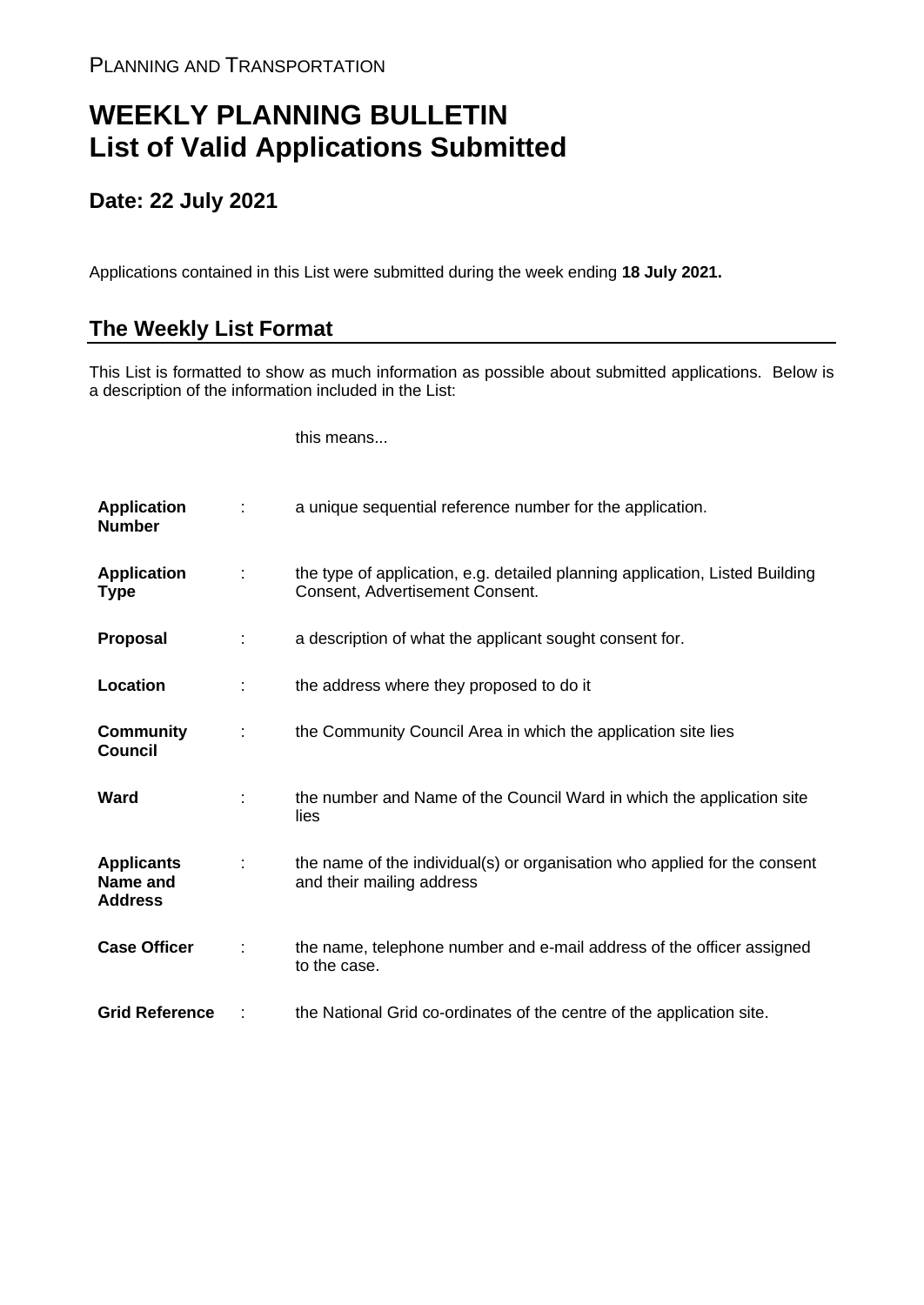| <b>Application No</b>    |                                                                                   | : P/21/0402/FUL                                                               | <b>Earliest Date of</b><br><b>Decision</b>                |                        | 19 August 2021 |       |  |
|--------------------------|-----------------------------------------------------------------------------------|-------------------------------------------------------------------------------|-----------------------------------------------------------|------------------------|----------------|-------|--|
| <b>Application Type</b>  |                                                                                   | : Planning Permission                                                         |                                                           | <b>Hierarchy Level</b> |                | Local |  |
| <b>Proposal</b>          |                                                                                   | <b>Extension to Dwellinghouse</b>                                             |                                                           |                        |                |       |  |
| Location                 |                                                                                   | Fernville Redding Road Brightons Falkirk FK2 0HG                              |                                                           |                        |                |       |  |
| <b>Community Council</b> |                                                                                   | <b>Brightons</b>                                                              |                                                           |                        |                |       |  |
| <b>Ward</b>              |                                                                                   | 09 - Upper Braes                                                              |                                                           |                        |                |       |  |
| <b>Applicant</b>         | Mr Iain Wallace                                                                   |                                                                               |                                                           |                        |                |       |  |
| <b>Agent</b>             |                                                                                   | <b>CRK Architecture</b>                                                       | Chris Kelly Crossview Studios 3D Union Rd Linlithgow EH49 |                        |                |       |  |
|                          |                                                                                   | 7DY                                                                           |                                                           |                        |                |       |  |
| <b>Case Officer</b>      |                                                                                   |                                                                               |                                                           |                        |                |       |  |
|                          |                                                                                   | : David Paterson (Tel. 01324 504757)<br>e-mail: david.paterson@falkirk.gov.uk |                                                           |                        |                |       |  |
| <b>Grid Reference</b>    |                                                                                   | 292563 677899                                                                 |                                                           |                        |                |       |  |
|                          |                                                                                   | View the application details                                                  |                                                           |                        |                |       |  |
|                          |                                                                                   |                                                                               |                                                           |                        |                |       |  |
| <b>Application No</b>    |                                                                                   | : P/21/0403/FUL                                                               | <b>Earliest Date of</b>                                   |                        | 26 August 2021 |       |  |
|                          |                                                                                   |                                                                               | <b>Decision</b>                                           |                        |                |       |  |
| <b>Application Type</b>  |                                                                                   | : Planning Permission                                                         |                                                           | <b>Hierarchy Level</b> |                | Local |  |
| <b>Proposal</b>          |                                                                                   | Erection of Support Block and Link Bridge with Associated                     |                                                           |                        |                |       |  |
|                          |                                                                                   | <b>External Works</b>                                                         |                                                           |                        |                |       |  |
| Location                 |                                                                                   | Strathcarron Hospice Randolph Hill Fankerton Denny FK6 5HJ                    |                                                           |                        |                |       |  |
| <b>Community Council</b> |                                                                                   | <b>Denny and District</b>                                                     |                                                           |                        |                |       |  |
| <b>Ward</b>              |                                                                                   | 03 - Denny and Banknock                                                       |                                                           |                        |                |       |  |
| <b>Applicant</b>         |                                                                                   | : Strathcarron Hospice                                                        |                                                           |                        |                |       |  |
| <b>Agent</b>             | <b>KKE Architects</b><br>Lorin Arnold Danks Warehouse Diglis Basin 60 Diglis Road |                                                                               |                                                           |                        |                |       |  |
|                          |                                                                                   | Worcester WR5 3BW                                                             |                                                           |                        |                |       |  |
| <b>Case Officer</b>      |                                                                                   | John Cooney (Tel. 01324 504705)                                               |                                                           |                        |                |       |  |
|                          |                                                                                   | e-mail: john.cooney@falkirk.gov.uk                                            |                                                           |                        |                |       |  |
| <b>Grid Reference</b>    |                                                                                   | 279214 682974                                                                 |                                                           |                        |                |       |  |
|                          |                                                                                   | View the application details                                                  |                                                           |                        |                |       |  |
|                          |                                                                                   |                                                                               |                                                           |                        |                |       |  |
| <b>Application No</b>    |                                                                                   | : P/21/0409/FUL Earliest Date of                                              |                                                           |                        | 19 August 2021 |       |  |
|                          |                                                                                   |                                                                               | <b>Decision</b>                                           |                        |                |       |  |
| <b>Application Type</b>  |                                                                                   | <b>Planning Permission</b>                                                    |                                                           | <b>Hierarchy Level</b> |                | Local |  |
| Proposal                 |                                                                                   | <b>Construction of Dwellinghouse</b>                                          |                                                           |                        |                |       |  |
| <b>Location</b>          |                                                                                   | Dryfeholm Drove Road Head Of Muir Denny FK6 5JX                               |                                                           |                        |                |       |  |
| <b>Community Council</b> |                                                                                   | Denny and District                                                            |                                                           |                        |                |       |  |
| <b>Ward</b>              |                                                                                   | 03 - Denny and Banknock                                                       |                                                           |                        |                |       |  |
| <b>Applicant</b>         |                                                                                   | <b>Graeme Brown and Jeneane Gutowski</b>                                      |                                                           |                        |                |       |  |
| <b>Agent</b>             |                                                                                   | Alan Sneddon                                                                  |                                                           |                        |                |       |  |
|                          |                                                                                   | 31 Station Wynd Doune FK16 6DT                                                |                                                           |                        |                |       |  |
| <b>Case Officer</b>      |                                                                                   | Brent Vivian (Tel. 01324 504935)                                              |                                                           |                        |                |       |  |
|                          |                                                                                   | e-mail: brent.vivian@falkirk.gov.uk                                           |                                                           |                        |                |       |  |
| <b>Grid Reference</b>    |                                                                                   | 281172 681319                                                                 |                                                           |                        |                |       |  |
|                          |                                                                                   | <b>View the application details</b>                                           |                                                           |                        |                |       |  |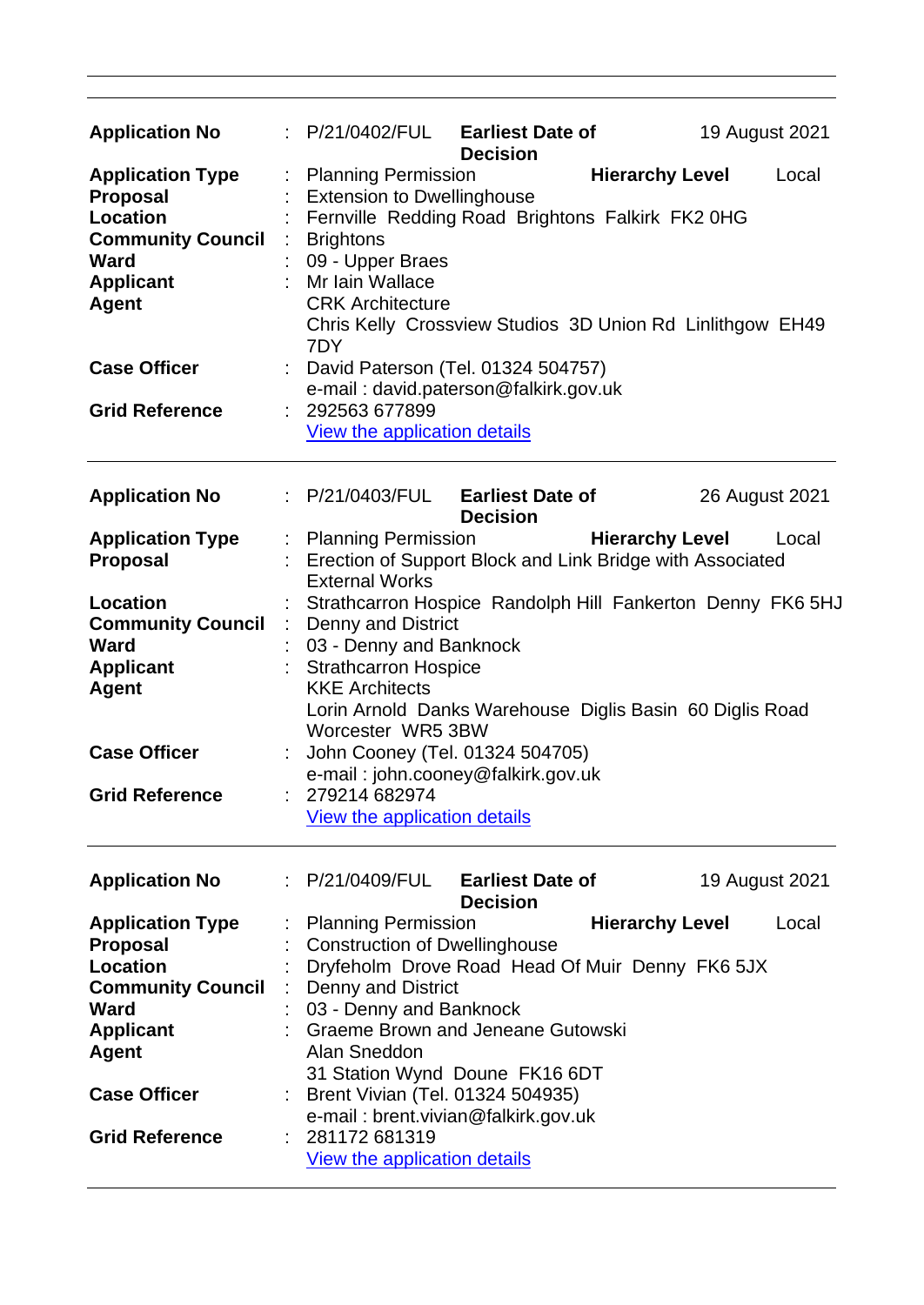| <b>Application No</b>                                                                                                                 |                                                                                                                                     | P/21/0410/FUL Earliest Date of<br><b>Decision</b>                                         | 19 August 2021                                                                            |  |  |  |
|---------------------------------------------------------------------------------------------------------------------------------------|-------------------------------------------------------------------------------------------------------------------------------------|-------------------------------------------------------------------------------------------|-------------------------------------------------------------------------------------------|--|--|--|
| <b>Application Type</b><br><b>Proposal</b><br>Location<br><b>Community Council</b><br><b>Ward</b><br><b>Applicant</b><br><b>Agent</b> | <b>Planning Permission</b><br>Avonbridge and Standburn<br>09 - Upper Braes<br>Mr Colin McCallum<br><b>Arka Architects</b><br>FK11PU | <b>Construction of 2 Dwellinghouses</b><br>Land To The South East Of Whitstonedge Falkirk | <b>Hierarchy Level</b><br>Local<br>Adam Toleman The Loft The Tattie Kirk Cow Wynd Falkirk |  |  |  |
| <b>Case Officer</b><br><b>Grid Reference</b>                                                                                          | 293307 673536                                                                                                                       | Julie Seidel (Tel. 01324 504880)<br>e-mail: julie.seidel@falkirk.gov.uk                   |                                                                                           |  |  |  |
|                                                                                                                                       | View the application details                                                                                                        |                                                                                           |                                                                                           |  |  |  |
| <b>Application No</b>                                                                                                                 |                                                                                                                                     | $\therefore$ P/21/0413/FUL Earliest Date of<br><b>Decision</b>                            | 19 August 2021                                                                            |  |  |  |
| <b>Application Type</b>                                                                                                               | Planning Permission                                                                                                                 |                                                                                           | <b>Hierarchy Level</b><br>Local                                                           |  |  |  |
| <b>Proposal</b>                                                                                                                       |                                                                                                                                     | Alterations to Dwellinghouse - Replacement Conservatory Roof                              |                                                                                           |  |  |  |
| Location                                                                                                                              |                                                                                                                                     | 82A Easton Drive Shieldhill Falkirk FK1 2TA                                               |                                                                                           |  |  |  |
| <b>Community Council</b>                                                                                                              | <b>Shieldhill and California</b>                                                                                                    |                                                                                           |                                                                                           |  |  |  |
| Ward                                                                                                                                  | 09 - Upper Braes                                                                                                                    |                                                                                           |                                                                                           |  |  |  |
| <b>Applicant</b>                                                                                                                      | Mr W Sharp                                                                                                                          |                                                                                           |                                                                                           |  |  |  |
| <b>Agent</b>                                                                                                                          | <b>DDS Architecture</b>                                                                                                             |                                                                                           |                                                                                           |  |  |  |
|                                                                                                                                       |                                                                                                                                     |                                                                                           | Elena Usabiaga 17 Claremont Bank Edinburgh EH7 4DR                                        |  |  |  |
| <b>Case Officer</b>                                                                                                                   |                                                                                                                                     | Stewart Robson (Tel. 01324 504720)                                                        |                                                                                           |  |  |  |
|                                                                                                                                       |                                                                                                                                     | e-mail: stewart.robson@falkirk.gov.uk                                                     |                                                                                           |  |  |  |
| <b>Grid Reference</b>                                                                                                                 | 290029 677127                                                                                                                       |                                                                                           |                                                                                           |  |  |  |
|                                                                                                                                       | View the application details                                                                                                        |                                                                                           |                                                                                           |  |  |  |
| <b>Application No</b>                                                                                                                 | : P/21/0417/LBC                                                                                                                     | <b>Earliest Date of</b><br><b>Decision</b>                                                | 26 August 2021                                                                            |  |  |  |
| <b>Application Type</b>                                                                                                               | Listed Building Consent                                                                                                             |                                                                                           | <b>Hierarchy Level</b><br><b>Not</b><br>Applicable                                        |  |  |  |
| <b>Proposal</b>                                                                                                                       |                                                                                                                                     |                                                                                           | Alterations and Conversion of Flats to Form Dwellinghouse                                 |  |  |  |
| Location                                                                                                                              |                                                                                                                                     |                                                                                           | Mumrills Farmhouse Sandyloan Laurieston Falkirk FK2 9QR                                   |  |  |  |
| <b>Community Council</b>                                                                                                              | : Lower Braes                                                                                                                       |                                                                                           |                                                                                           |  |  |  |
| Ward                                                                                                                                  | 08 - Lower Braes                                                                                                                    |                                                                                           |                                                                                           |  |  |  |
| <b>Applicant</b>                                                                                                                      |                                                                                                                                     | Ms Vhari Shanks and Mr David Bye                                                          |                                                                                           |  |  |  |
| <b>Agent</b>                                                                                                                          | <b>Hearth Architects Ltd</b>                                                                                                        |                                                                                           |                                                                                           |  |  |  |
|                                                                                                                                       |                                                                                                                                     | Erin McGuire 12 Hodge Street Falkirk FK1 1BN                                              |                                                                                           |  |  |  |
| <b>Case Officer</b>                                                                                                                   |                                                                                                                                     | Julie Seidel (Tel. 01324 504880)                                                          |                                                                                           |  |  |  |
|                                                                                                                                       |                                                                                                                                     | e-mail: julie.seidel@falkirk.gov.uk                                                       |                                                                                           |  |  |  |
| <b>Grid Reference</b>                                                                                                                 | 291787 679621                                                                                                                       |                                                                                           |                                                                                           |  |  |  |
|                                                                                                                                       | <b>View the application details</b>                                                                                                 |                                                                                           |                                                                                           |  |  |  |
|                                                                                                                                       |                                                                                                                                     |                                                                                           |                                                                                           |  |  |  |